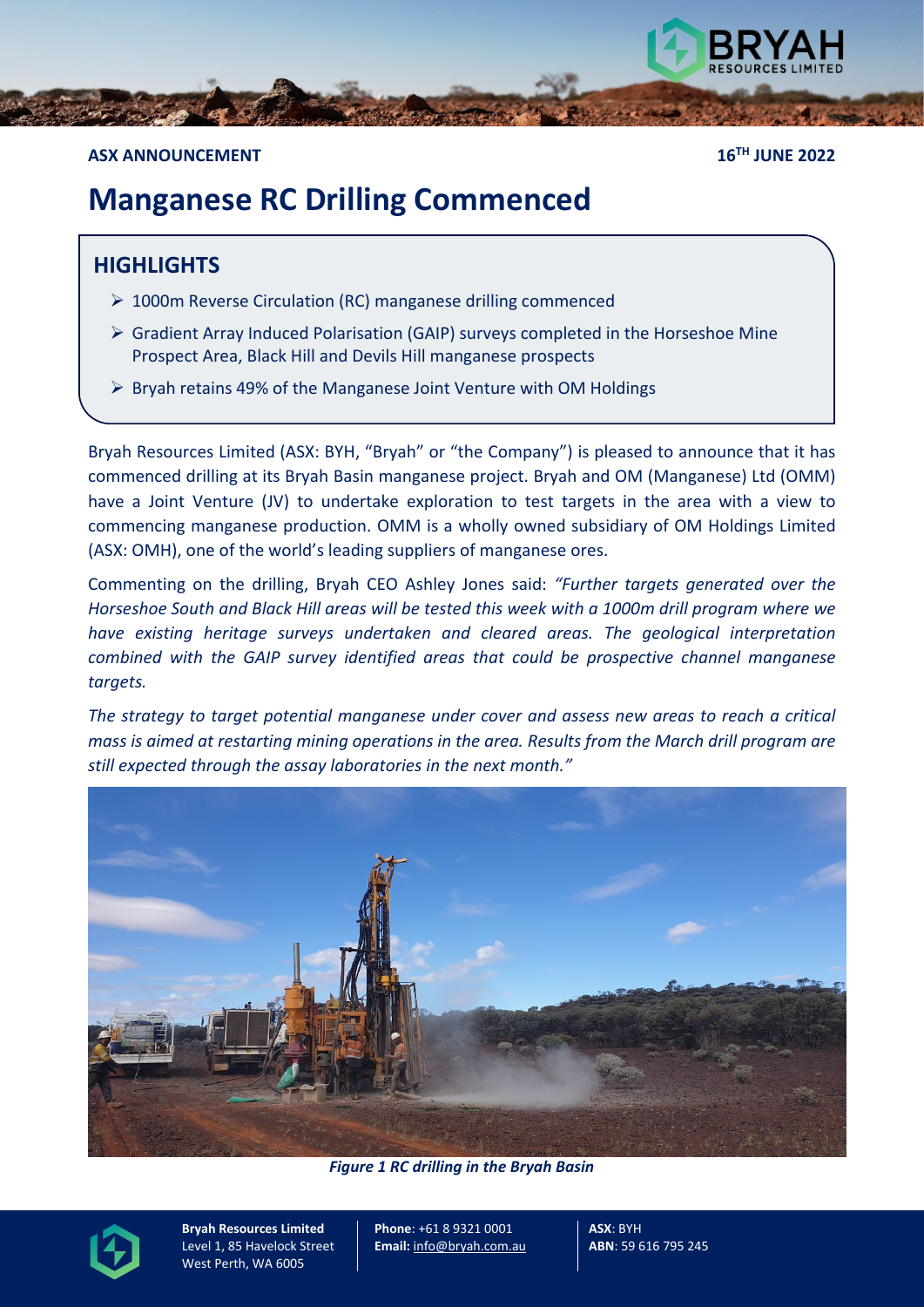



*Figure 2 Location of Mn JV prospects with Mineral Resource on Aeromagnetics TMI RTP image*

*For further information, please contact:*  **Ashley Jones, CEO** +61 8 9321 0001

*This announcement has been produced in accordance with the Company's published continuous disclosure policy and has been approved by the Board*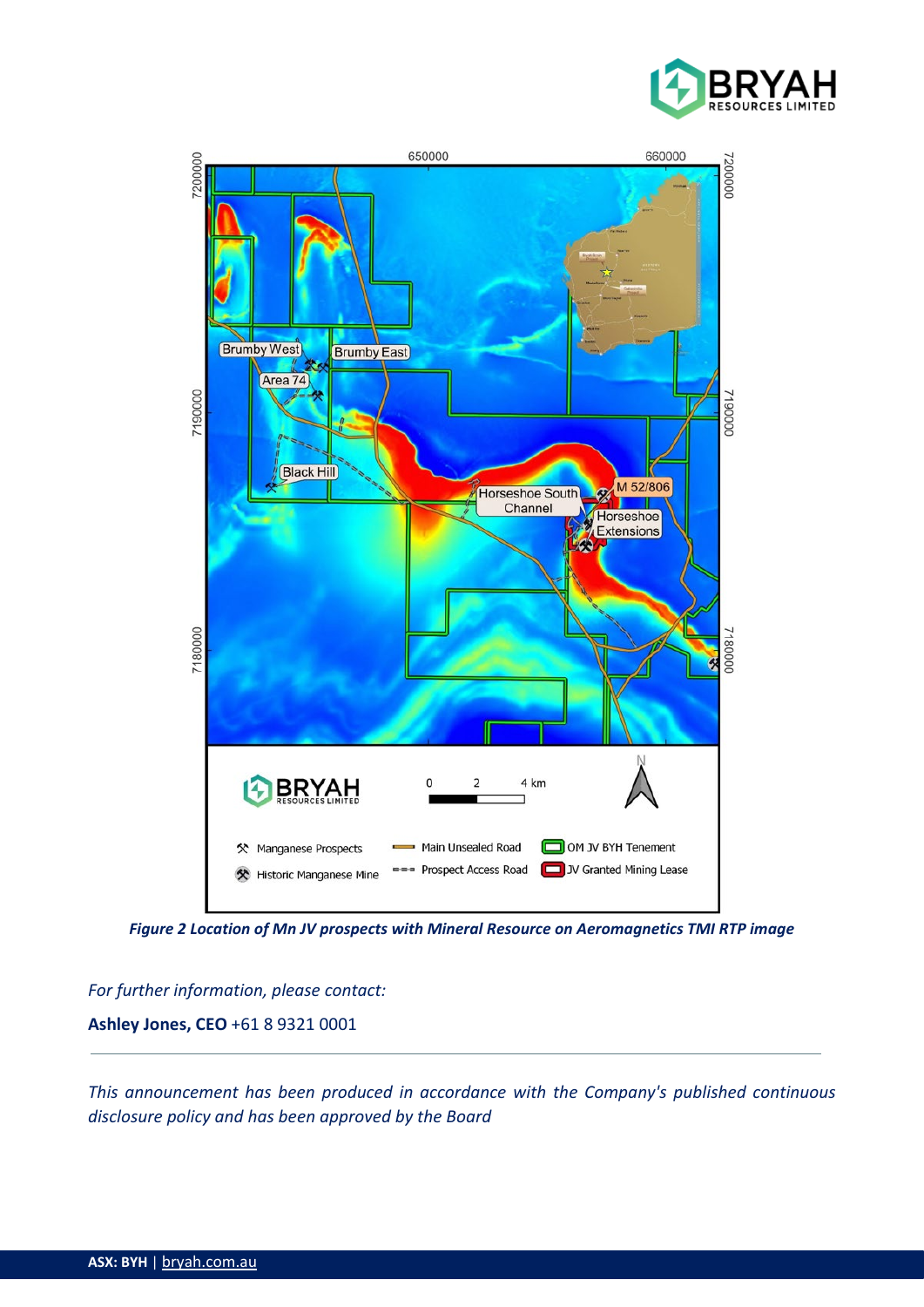

#### **ABOUT BRYAH RESOURCES**

Bryah's assets are all located in Western Australia, a Tier One global mining and exploration jurisdiction. Strategically the Projects are energy metals focused, or able to exploit synergies of geological knowledge, locality and exploration.

The prospective Bryah Basin licences cover 1,048km<sup>2</sup> and have a potential new Volcanogenic Massive Sulphide (VMS) 'Horseshoe Lights type' mine analogue at the Windalah prospect, and multiple other similar untested targets. The area also contains extensive outcroppings of manganese, the subject of a substantial \$7M joint venture with ASX listed OM Holdings Limited (ASX: OMH). OMH is a vertically integrated manganese producer and refiner with a market capitalisation of over \$600m. Bryah and OMH have an excellent working relationship, with OMH having already spent over \$2 million to earn-in to the Manganese Rights of the Project.

Gabanintha, near Meekatharra, has a JORC 20[1](#page-2-0)2 Mineral Resource for Cu, Ni, Co<sup>1</sup> and additional structural gold potential. The copper nickel resource and recently identified gold mineralisation at Gabanintha will be the subject of further drill definition and a prefeasibility study to integrate the project with the Australian Vanadium Project (ASX: AVL). The resource has been defined by the drilling efforts of AVL in the development of its vanadium project and enabled Bryah to define a base metal resources inventory.

Bryah's base metals inventory at Gabanintha and manganese JV in the Bryah Basin have a clear pathway to production, which will be significantly advanced in 2022 by the commencement and completion of metallurgical feasibility studies at both projects.

An option agreement has been signed over the Lake Johnston tenements which are prospective for battery metals lithium and nickel. On IPO the option holder MG1 will pay 5 million shares for 51% of the project, with another 5 million shares for the remaining 49%. The corridor near Lake Johnston contains significant mines and discoveries of nickel and lithium, including the Mount Holland Lithium Mine and the historical Maggie Hays/Emily Ann nickel deposits.

Bryah holds 20.75% of gold focused Star Minerals (ASX:SMS). Star has a Mineral Resource at Tumblegum South and exploration prospects in the West Bryah Basin.

<span id="page-2-0"></span><sup>1</sup> See ASX announcement dated 25th May 2022 *'36.0 MT Ni-Cu-Co Mineral Resource at Gabanintha*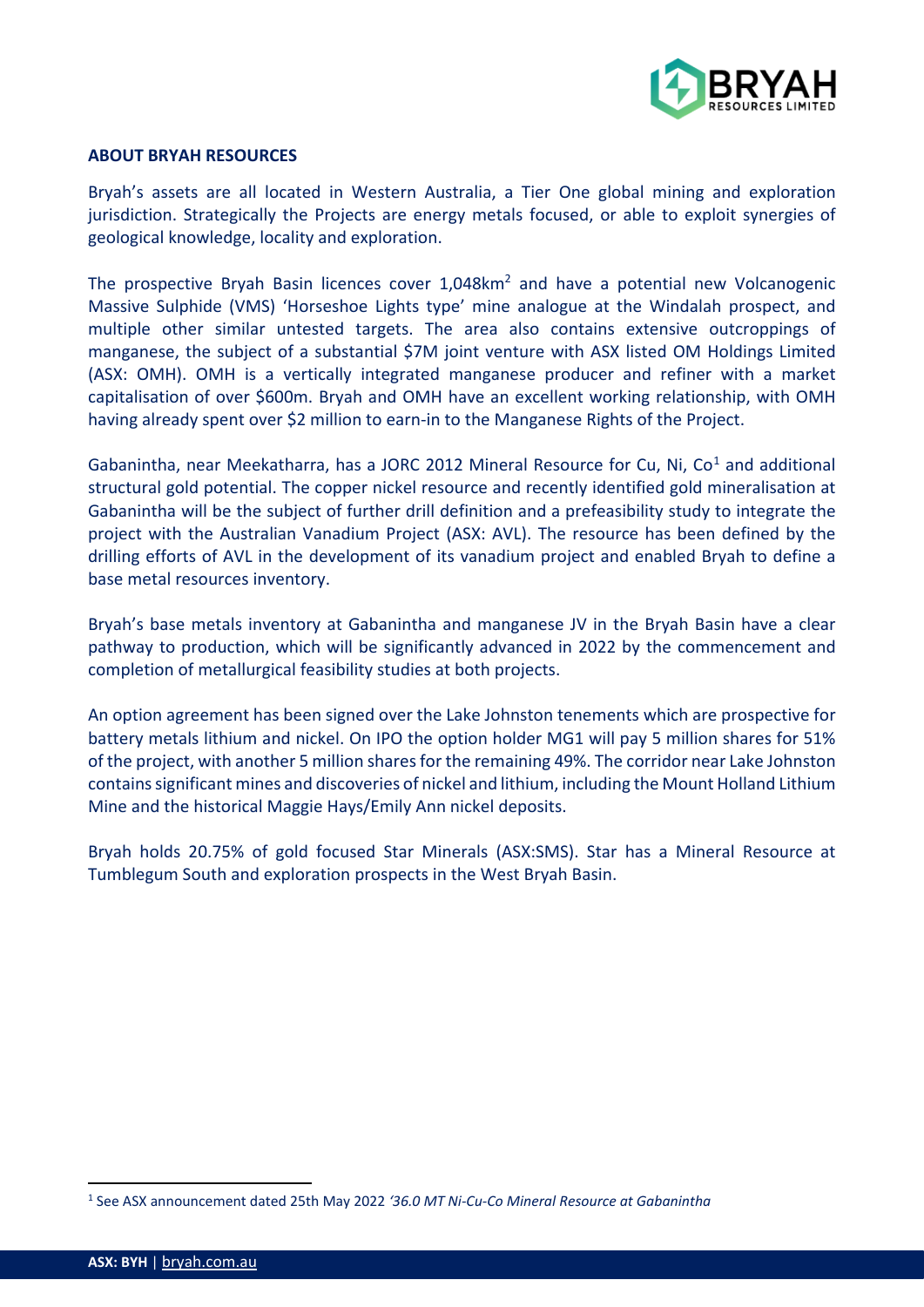

#### **Forward Looking Statements**

*This report may contain certain "forward-looking statements" which may not have been based solely on historical facts, but rather may be based on the Company's current expectations about future events and results. Where the Company expresses or implies an expectation or belief as to future events or results, such expectation or belief is expressed in good faith and believed to have a reasonable basis. However, forward looking statements are subject to risks, uncertainties, assumptions and other factors which could cause actual results to differ materially from future results expressed, projected or implied by such forward-looking statements. Readers should not place undue reliance on forward looking information. The Company does not undertake any obligation to release publicly any revisions to any "forward looking statement" to reflect events or circumstances after the date of this report, or to reflect the occurrence of unanticipated events, except as may be required under applicable securities laws.*

#### **COMPETENT PERSON STATEMENT – EXPLORATION RESULTS AND EXPLORATION TARGETS**

The information in this report that relates to Exploration Results and Exploration Targets is based on and fairly represents information and supporting documentation prepared by Tony Standish. Mr Standish is a member of the Australasian Institute of Mining and Metallurgy and has sufficient experience of relevance to the styles of mineralisation and types of deposits under consideration, and to the activities undertaken to qualify as Competent Persons as defined in the 2012 Edition of the Joint Ore Reserves Committee (JORC) Australasian Code for Reporting of Exploration Results, Mineral Resources and Ore Reserves.

#### **COMPETENT PERSON STATEMENT — MINERAL RESOURCE ESTIMATION**

The information in this announcement that relates to Mineral Resources is based on and fairly represents information compiled by Mr Lauritz Barnes, (Consultant with Trepanier Pty Ltd), Dr Joe Drake-Brockman (Consultant with Drake-Brockman Geoinfo Pty Ltd) and Ms Gemma Lee (Principal Geologist with Bryah Resources). Mr Barnes, Dr Drake-Brockman and Ms Lee are members of the Australasian Institute of Mining and Metallurgy (AusIMM) and/or the Australian Institute of Geoscientists (AIG). All have sufficient experience of relevance to the styles of mineralisation and types of deposits under consideration, and to the activities undertaken to qualify as Competent Persons as defined in the 2012 Edition of the Joint Ore Reserves Committee (JORC) Australasian Code for Reporting of Exploration Results, Mineral Resources and Ore Reserves. Specifically, Mr Barnes is the Competent Person for the estimation, Dr Drake-Brockman is the Competent Person for the geological model and site visits and Ms Lee is the Competent Person for the geological database. Mr Barnes, Dr Drake-Brockman and Ms Lee consent to the inclusion in this announcement of the matters based on their information in the form and context in which they appear.

The Company confirms that it is not aware of any new information or data that materially affects the information included in announcements referred to and all material assumptions and technical parameters underpinning the Mineral Resource estimates within those announcements continue to apply and have not materially changed. The Company confirms that the form and context in which the Competent Persons findings are presented have not materially changed from the original announcement.